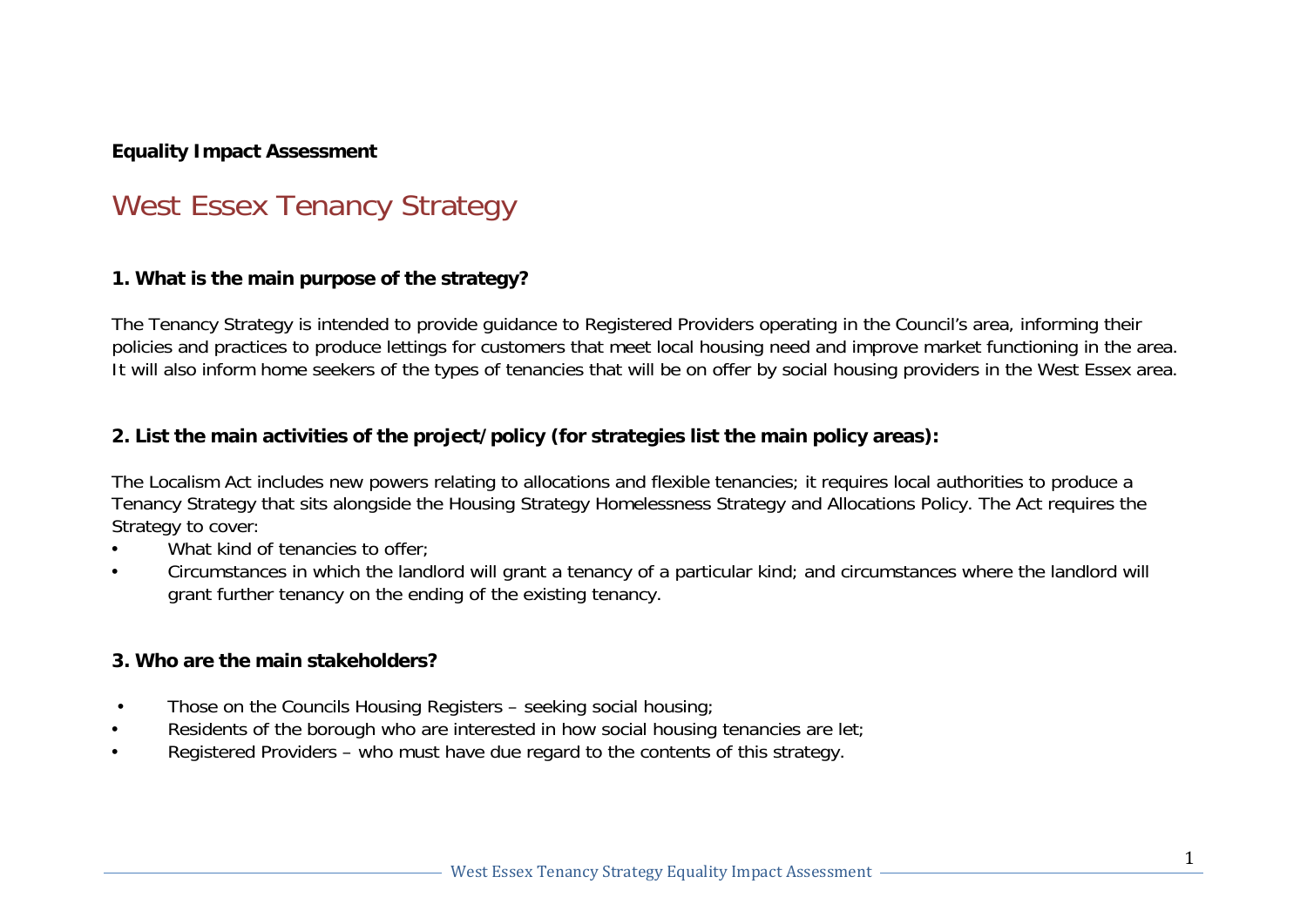#### **4. What outcomes are wanted from this strategy?**

The strategy aims to make clear the three councils positions on the letting of fixed term tenancies. The strategy itself has the following objectives:

- 1. To fulfil the statutory requirement to publish a Tenancy Strategy, following consultation with stakeholders;
- 2. To ensure that affordable housing meets locally, identifiable housing need;
- 3. To provide guidance and direction to RPs regarding their use of social and affordable housing tenancies;
- 4. To set out clearly to partner agencies and others, the expectations of the West Essex Housing Forum in relation to the use of flexible tenure;
- 5. To indicate to home seekers what they can expect from their fixed term tenancy, if one is granted, including arrangements for statutory reviews;
- 6. To provide a framework for working in partnership over flexible tenure, including establishing a joined up approach and joint governance arrangements:
- 7. To ensure that local authorities have regard to the Tenancy Strategy when reviewing its allocations policies and exercising its housing management functions; and
- 8. To keep the Tenancy Strategy under review.

# **5. Are there any concerns that the strategy/project/policy could have a differential impact in terms of equality? Use the table below to indicate:**

(a) Where you think that the strategy/project/ policy could have a negative impact on any of the equality target groups i.e. it could disadvantage them;

(b) Where you think that the strategy/project/ policy could have a positive impact on any of the groups or contribute to promoting equality, equal opportunities or improving relations within equality target groups.

Please provide an explanation as to why you think there is a positive/negative or no impact.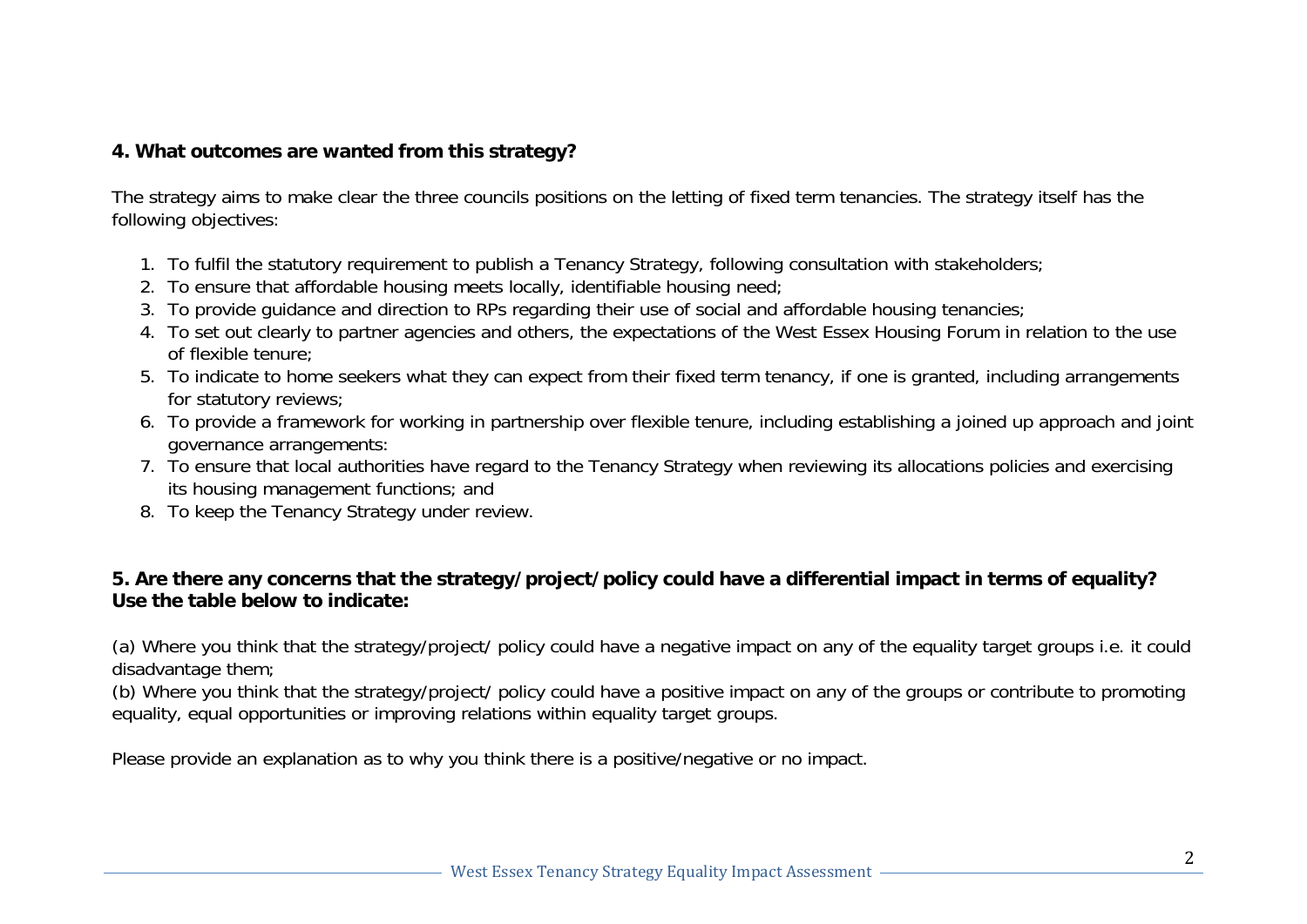|                                      |                                                                                                                                                                                                                                                                                                                                   | <b>Positive</b><br>$im$ pact $-$<br>it could<br>benefit | <b>Negative</b><br><b>impact-it</b><br>could<br>disadvanta<br>ge | <b>No</b><br>impact | <b>Explanation</b>                                                                                                                                                                                                                                                                                                                                                                     |
|--------------------------------------|-----------------------------------------------------------------------------------------------------------------------------------------------------------------------------------------------------------------------------------------------------------------------------------------------------------------------------------|---------------------------------------------------------|------------------------------------------------------------------|---------------------|----------------------------------------------------------------------------------------------------------------------------------------------------------------------------------------------------------------------------------------------------------------------------------------------------------------------------------------------------------------------------------------|
| Gender                               | Women<br>Men<br>Transgender                                                                                                                                                                                                                                                                                                       |                                                         |                                                                  | ٦                   | Social housing homes will be let according<br>to agreed policies - the fixed term<br>tenancy will apply to housing applicants<br>irrespective of gender. There will be no<br>impact as a result of gender.                                                                                                                                                                             |
| Race-<br><b>Census</b><br>Categories | White - British<br>White - Irish<br>White – other background<br>Mixed - White and Black<br>Caribbean Mixed - White and<br><b>Black</b><br>African Mixed - White and Asian<br>Any other mixed background<br>Asian/Asian-British - Indian<br>Asian/Asian-British - Pakistani<br>Asian/Asian-British – any other<br>Asian background |                                                         |                                                                  | ٦                   | Fixed term tenancies will be issued<br>regardless of race, according to the terms<br>set out in the tenancy strategy.<br>The issue here is more about ensuring<br>that all groups are able to understand the<br>implications of a fixed term tenancies.<br>Communication with those who do not<br>have English as their first language will<br>need to be given careful consideration. |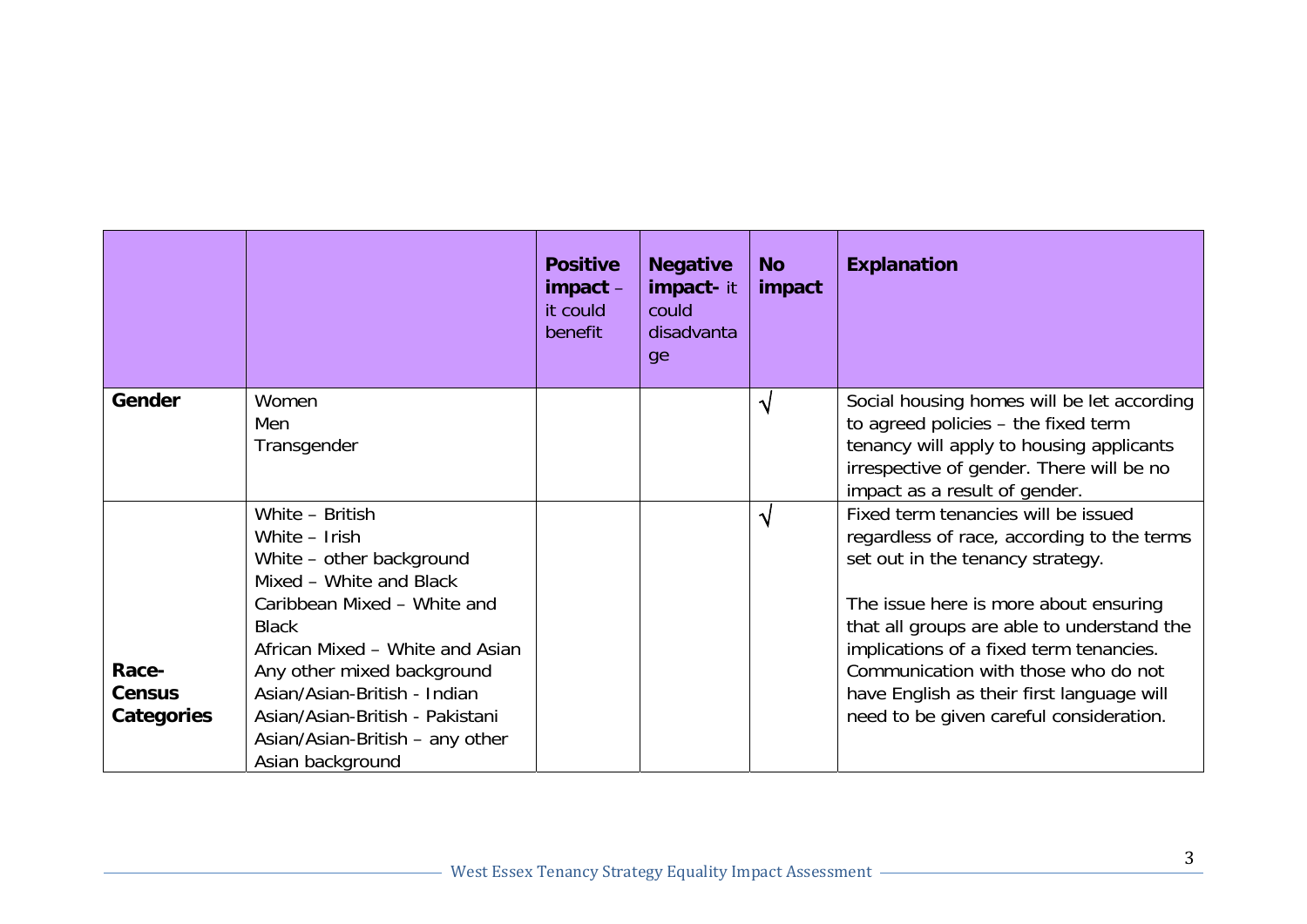|                   |                                                                                                                                                                             | <b>Positive</b><br>$im$ pact $-$<br>it could<br>benefit | <b>Negative</b><br>impact-it<br>could<br>disadvanta<br>ge | <b>No</b><br>impact | <b>Explanation</b>                                                                                                                                                                                                                                                                                                                                                                                                                                                                                                                            |
|-------------------|-----------------------------------------------------------------------------------------------------------------------------------------------------------------------------|---------------------------------------------------------|-----------------------------------------------------------|---------------------|-----------------------------------------------------------------------------------------------------------------------------------------------------------------------------------------------------------------------------------------------------------------------------------------------------------------------------------------------------------------------------------------------------------------------------------------------------------------------------------------------------------------------------------------------|
|                   | Black/Black British - Caribbean<br>Black/Black British - African<br>Black/Black British - any other<br>Black background<br>Chinese<br>Gypsies/Travellers<br>Any other group |                                                         |                                                           |                     |                                                                                                                                                                                                                                                                                                                                                                                                                                                                                                                                               |
| <b>Disability</b> | Physical                                                                                                                                                                    | $\boldsymbol{\lambda}$                                  |                                                           |                     | Housing applicants who have a disability<br>that requires significant adaptations to<br>their property are likely to benefit from<br>the tenancy strategy because they are<br>likely to be offered life time rather than<br>fixed term tenancies.<br>Also where a property has been adapted<br>but the adaptations are no longer<br>required by the household (e.g. where a<br>disabled child has moved on), the<br>property could be returned to the RP to<br>be re-let. In effect there may be greater<br>turnaround of adapted properties, |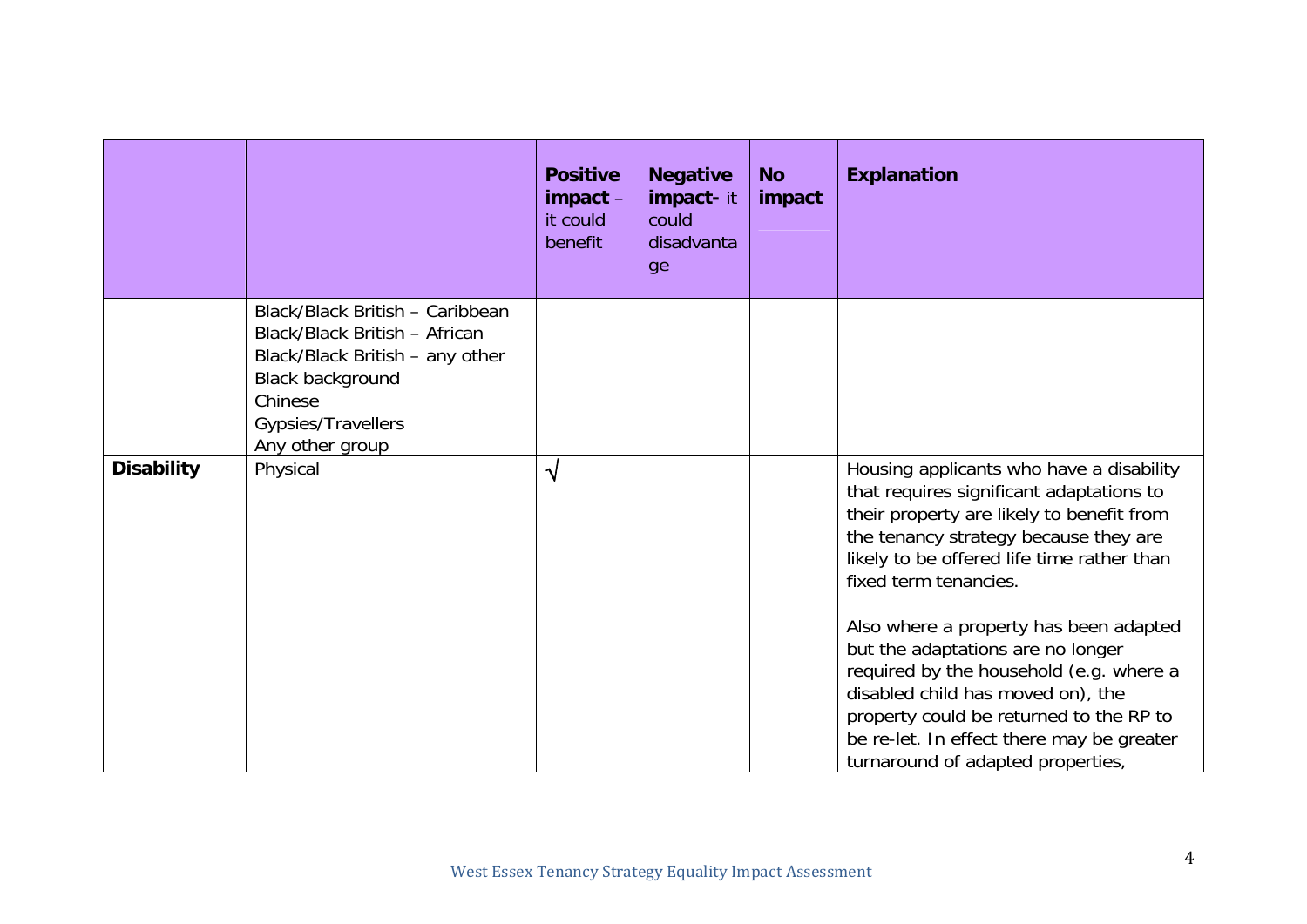|                              |                                             | <b>Positive</b><br>$im$ pact $-$<br>it could<br>benefit | <b>Negative</b><br>impact-it<br>could<br>disadvanta<br>ge | <b>No</b><br>impact    | <b>Explanation</b>                                                                                                                                                                                                                                                                                                                                   |
|------------------------------|---------------------------------------------|---------------------------------------------------------|-----------------------------------------------------------|------------------------|------------------------------------------------------------------------------------------------------------------------------------------------------------------------------------------------------------------------------------------------------------------------------------------------------------------------------------------------------|
|                              | Sensory<br>Learning<br>Mental health issues | $\sqrt{}$                                               | $\sqrt{}$                                                 | Ŋ<br>V                 | meaning that more people on the housing<br>register requiring adapted or wheelchair<br>accessible homes could be helped.<br>As above.<br>These groups will be unaffected by the<br>tenancy strategy because the strategy<br>only applies to general needs housing.<br>These groups of applicants are likely to<br>housed in supported accommodation. |
| <b>Sexual</b><br>orientation | Lesbian, gay and bisexual                   |                                                         |                                                           | $\boldsymbol{\lambda}$ | Social housing homes will be let according<br>to agreed policies - the fixed term<br>tenancy will apply to housing applicants<br>irrespective of sexual orientation.                                                                                                                                                                                 |
| Age                          | Older people $(60+)$                        |                                                         |                                                           | √                      | It is likely that many RPs will issue<br>lifetime tenancies to older people rather                                                                                                                                                                                                                                                                   |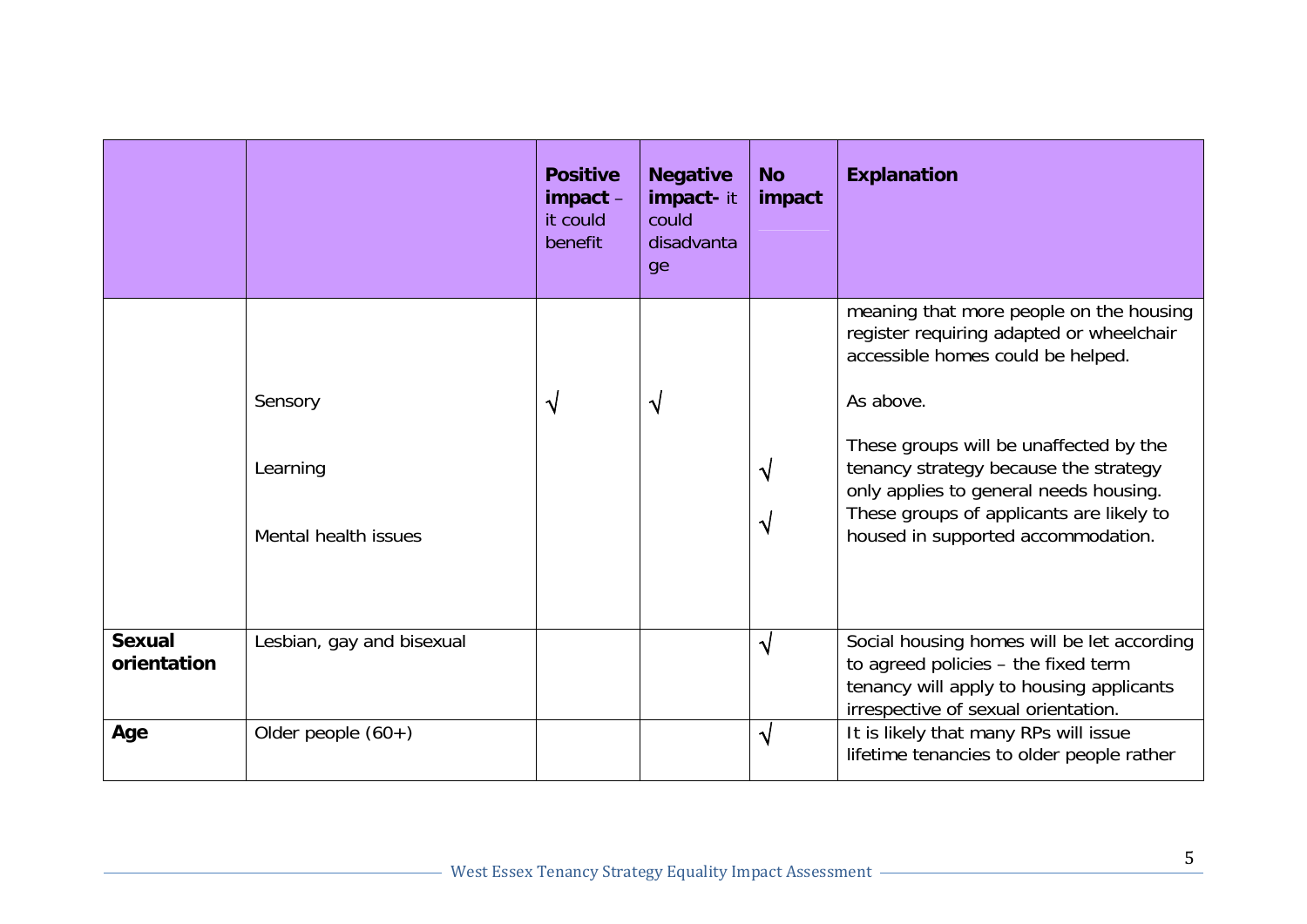|                              |                                                     | <b>Positive</b><br>impact - | <b>Negative</b><br>impact-it | <b>No</b><br>impact | <b>Explanation</b>                                                                                                                                                                                                                                        |
|------------------------------|-----------------------------------------------------|-----------------------------|------------------------------|---------------------|-----------------------------------------------------------------------------------------------------------------------------------------------------------------------------------------------------------------------------------------------------------|
|                              |                                                     | it could<br>benefit         | could<br>disadvanta<br>ge    |                     |                                                                                                                                                                                                                                                           |
|                              |                                                     |                             |                              |                     | than fixed term tenancies. This would<br>mean a situation of no change for those<br>over the age of 60 years.                                                                                                                                             |
|                              | Younger people (17 to 25) and<br>children (0 to 16) |                             |                              | ٦I                  | Young people moving into supported<br>housing schemes may be offered fixed<br>term tenancies of less than 5 years.<br>However these tenancies are likely to be<br>renewed if conducted satisfactorily and so<br>there will be no overall negative impact. |
| <b>Belief or</b><br>religion | Faith groups                                        |                             |                              | N                   | Social housing homes will be let according<br>to agreed policies - the fixed term<br>tenancy will apply to housing applicants<br>irrespective of religion or belief.                                                                                      |
| Language                     | English not first language                          |                             | $\sqrt{}$                    |                     | Communication is a key issue here.<br>The Councils would need to ensure that<br>language support is given to explain                                                                                                                                      |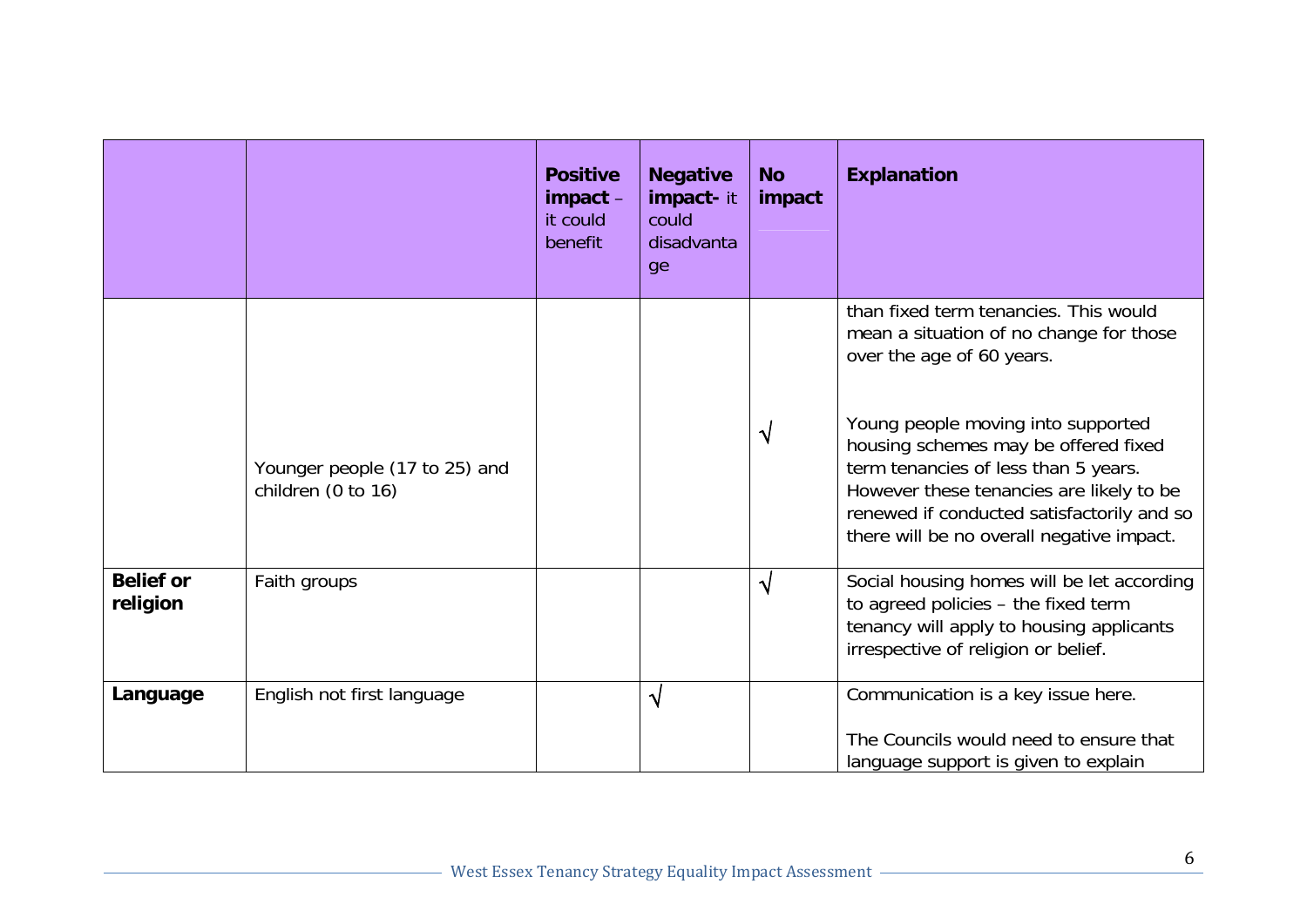|                                                            |                                | <b>Positive</b><br>$impat -$<br>it could<br>benefit | <b>Negative</b><br>impact-it<br>could<br>disadvanta<br>ge | <b>No</b><br>impact | <b>Explanation</b>                                                                                                                                                                                                                                                                                                                                                                   |
|------------------------------------------------------------|--------------------------------|-----------------------------------------------------|-----------------------------------------------------------|---------------------|--------------------------------------------------------------------------------------------------------------------------------------------------------------------------------------------------------------------------------------------------------------------------------------------------------------------------------------------------------------------------------------|
| <b>Social</b><br><b>Inclusion</b>                          | Low incomes<br>Rural isolation | $\boldsymbol{\lambda}$                              |                                                           | N                   | tenancy terms.<br>In theory, tenants who are able to afford<br>to move on alternative housing at the 5<br>year review, will be asked to do so. This<br>means that housing vacancies will<br>become available more frequently for<br>those who are unable to afford<br>alternatives. However, overall, numbers<br>are likely to be low.<br>This is unaffected by the tenancy strategy |
| Equal<br>opportunitie<br>s and/or<br>improved<br>relations |                                |                                                     |                                                           | $\sqrt{ }$          |                                                                                                                                                                                                                                                                                                                                                                                      |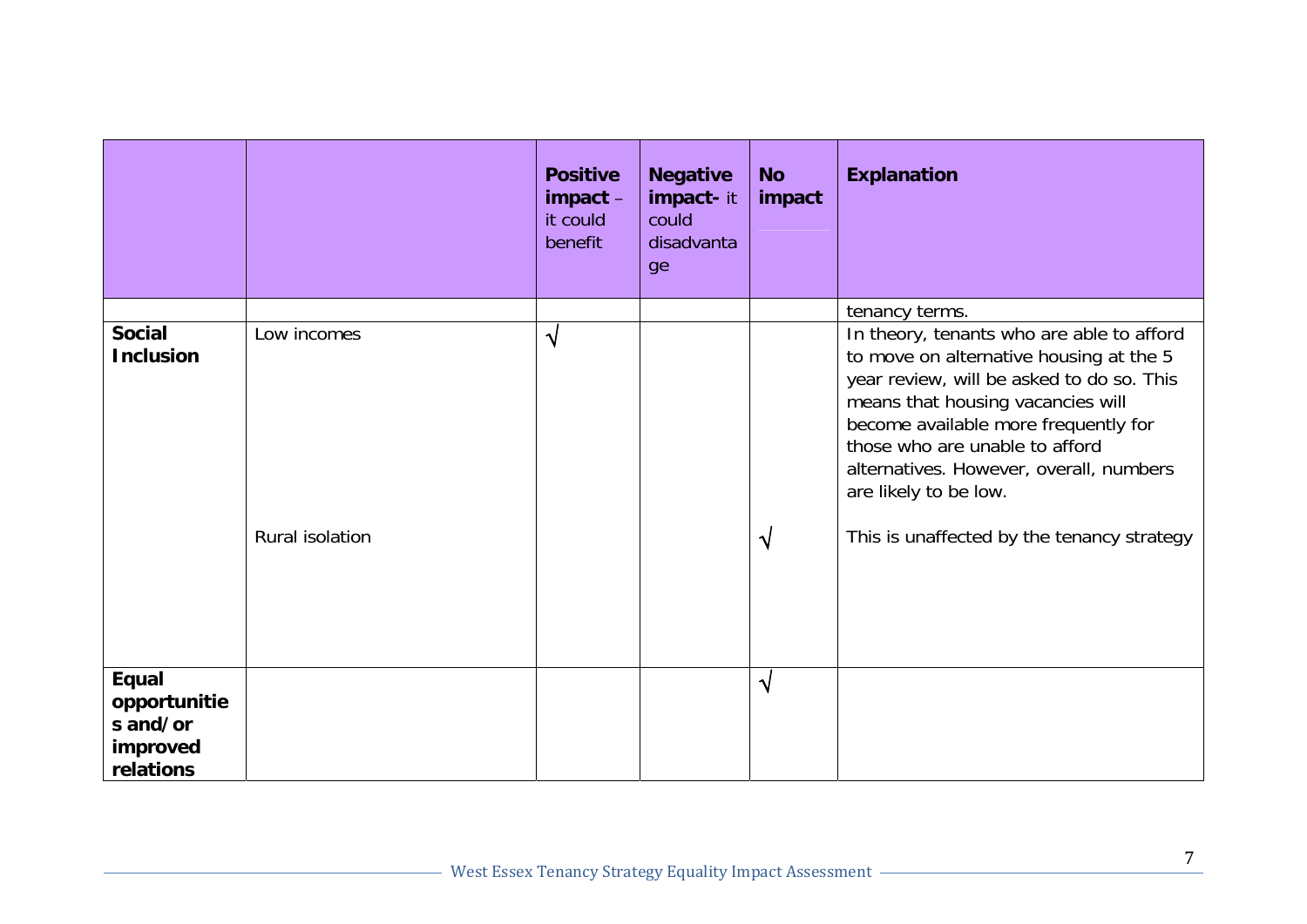# **6. Are key elements of people's lives affected by this strategy for example finance, accommodation, welfare?**

The strategy enables Registered Providers to issue fixed term tenancies in social housing stock, which are renewable every 5 years. This is a fundamental change to current practice where life-time tenancies are issued.

## **7. Could the strategy discriminate against any group(s) either directly or indirectly? If yes, please state how.**

No – the strategy will not discriminate against groups. The only issue arising is the need to ensure the changes are communicated effectively to those who do not use English as their first language.

#### **8 a) If there are any negative impacts, how could you minimise or remove any negative impact?**

As above – the key issue is one of communication. Ability to communicate the changes and the implications of the changes to those who do not use English is key.

#### **8 b) How could you improve the strategy, project or policy's positive impact?**

The draft Strategy was subject to consultation and we have welcomed any suggestions for increasing its positive impact.

#### **9. If there is no evidence that the strategy, policy or project promotes equality, equal opportunities or improved relations – how could it be adapted so that it does?**

We would welcome the views of consultees in the future as to whether or not the Strategy could be adapted to promote equality.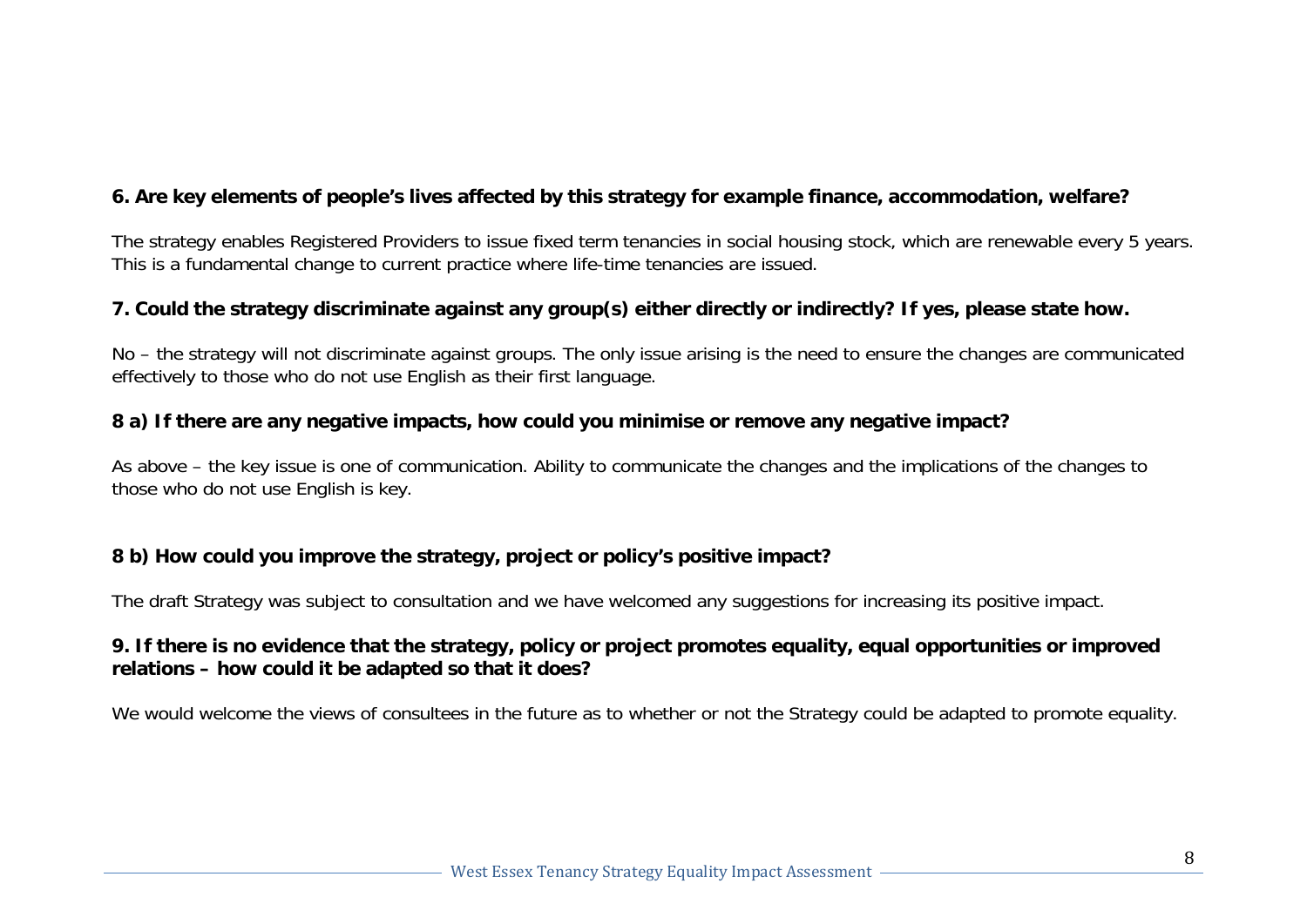#### **10. What consultation has been carried out on the strategy/policy/project? Please include details of any equality monitoring carried out.**

A Stakeholder workshop was held with a range of agencies – statutory and voluntary – as well as Registered Providers. The strategy has been developed as a result of this and input from partners has been taken on board.

# **11. Do you have data available which monitors the impact of the policy on minority groups? If not, please explain how you intend to continue monitoring the impact of this strategy, policy or project**

There is no data available currently.

It is proposed that the West Essex Housing Forum will establish a sub-group consisting of representatives of RPs and other key stakeholders. This group will support the West Essex Housing Forum in its role of monitoring and reviewing the effectiveness of this Strategy. This will be achieved by the monitoring of trends that can then be used to inform future policy. This will include the number of flexible tenancies let, outcomes of these, bidding activity on fixed term tenancy adverts and so on. The first review meeting will be held 6 months after publication of the Strategy, and ongoing review arrangements will be timetabled thereafter.

## **12. Has this EIA been consulted on? Who with? What feedback was received?**

**Internal:** Each council to add **External:** Each council to add

**13. Next steps: Based on your assessment, what changes, if any do you need to make?**